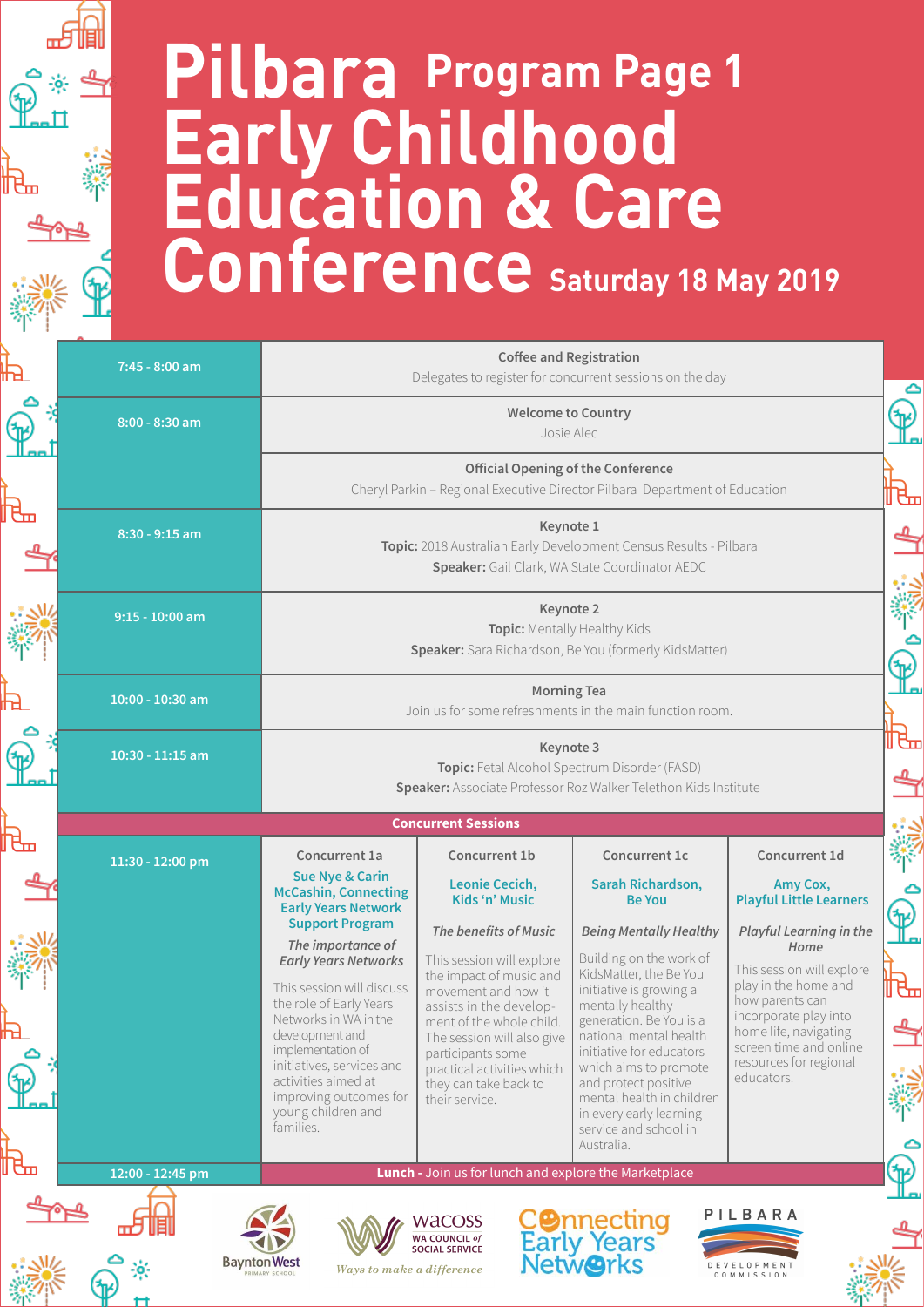## **Pilbara Early Childhood Education & Care Conference Program Page 2**

 $\bigoplus_{i=1}^{\infty} \frac{1}{i} \sum_{i=1}^{\infty}$ 

ષ્ট

舮

| 12:45 - 1:30 pm                       |                                                                                                                                          | Keynote 4<br>Topic: Creating a Welcoming Environment<br>Speaker: Kim Hamilton, Social Inclusion Coordinator - Goodstart Early Learning           |                                                                                                                                                           |                                                                                                                                                   |  |  |  |
|---------------------------------------|------------------------------------------------------------------------------------------------------------------------------------------|--------------------------------------------------------------------------------------------------------------------------------------------------|-----------------------------------------------------------------------------------------------------------------------------------------------------------|---------------------------------------------------------------------------------------------------------------------------------------------------|--|--|--|
| $1:30 - 2:15$ pm                      |                                                                                                                                          | Keynote 5<br>Topic: Kids 'n' Music<br>Speaker: Leonie Cecich                                                                                     |                                                                                                                                                           |                                                                                                                                                   |  |  |  |
|                                       |                                                                                                                                          | <b>Concurrent Sessions</b>                                                                                                                       |                                                                                                                                                           |                                                                                                                                                   |  |  |  |
| 2:30 - 3:00 pm                        | Concurrent 2a<br><b>Allied Health</b>                                                                                                    | Concurrent 2b<br><b>Jane Lockyer</b>                                                                                                             | Concurrent 2c<br><b>Macky Cassidy</b>                                                                                                                     | Concurrent 2d<br><b>Justine Moorman</b>                                                                                                           |  |  |  |
|                                       | <b>Tips and Tricks</b><br>A strategies focused<br>presentation followed by<br>Q&A with Pilbara-based<br>Allied Health Professio-<br>nals | <b>Environment as the</b><br>3rd teacher<br>Learn how to embrace<br>the Environment as the<br>third teacher in early<br>years play and learning. | <b>Meditation</b> and<br><b>Mindfulness</b><br>Experience and learn<br>meditation and<br>mindfulness tools that<br>can support children<br>and educators. | <b>Finding the Balance</b><br>Learn how to design<br>rigorous, high quality<br>early childhood<br>programs that include<br>play-based approaches. |  |  |  |
| $3:05 - 3:30$ pm                      |                                                                                                                                          | <b>Educator Self Care: Meditation and Mindfulness</b><br>A shared meditation presented by Macky and Cass from The SPACE                          |                                                                                                                                                           |                                                                                                                                                   |  |  |  |
| 3:35 - 3:50 pm                        |                                                                                                                                          | Keynote Panel Q&A<br>Come and ask our presenters from the day any questions you may have.                                                        |                                                                                                                                                           |                                                                                                                                                   |  |  |  |
| 3:50 pm                               |                                                                                                                                          | <b>Conference Closing</b>                                                                                                                        |                                                                                                                                                           |                                                                                                                                                   |  |  |  |
| 4:00 - 4:45 pm                        |                                                                                                                                          | <b>Explore the Marketplace</b>                                                                                                                   |                                                                                                                                                           |                                                                                                                                                   |  |  |  |
| 5:00 pm                               |                                                                                                                                          | Join us for the Conference Sundowner                                                                                                             |                                                                                                                                                           |                                                                                                                                                   |  |  |  |
| <b>Baynton West</b><br>PRIMARY SCHOOL | <b>WACOSS</b><br>WA COUNCIL of<br>SOCIAL SERVICE<br>Ways to make a difference                                                            |                                                                                                                                                  | <b>COnnecting<br/>Early Years<br/>NetwOrks</b>                                                                                                            | PILBARA<br>O P M E N T<br>EVEL<br>COMMISSION                                                                                                      |  |  |  |